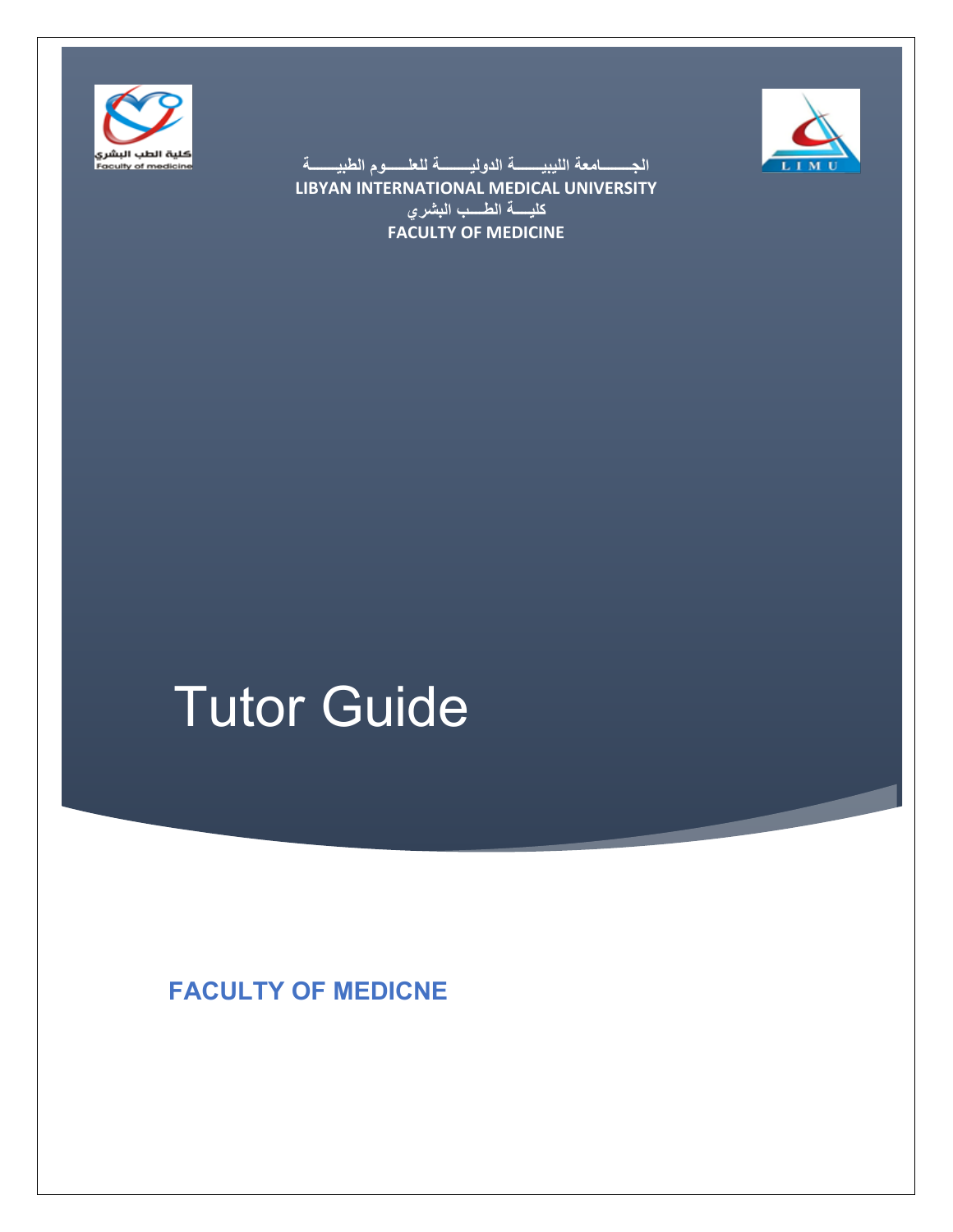# **Contents**

| • Definition of tutoring2                |
|------------------------------------------|
| • Definition of tutor 2                  |
| Objectives of tutoring 2                 |
| • Tutor's Roles and Responsibilities 3   |
| • Characteristics of a good class tutor3 |
|                                          |
| • Appointing a clinical tutor:4          |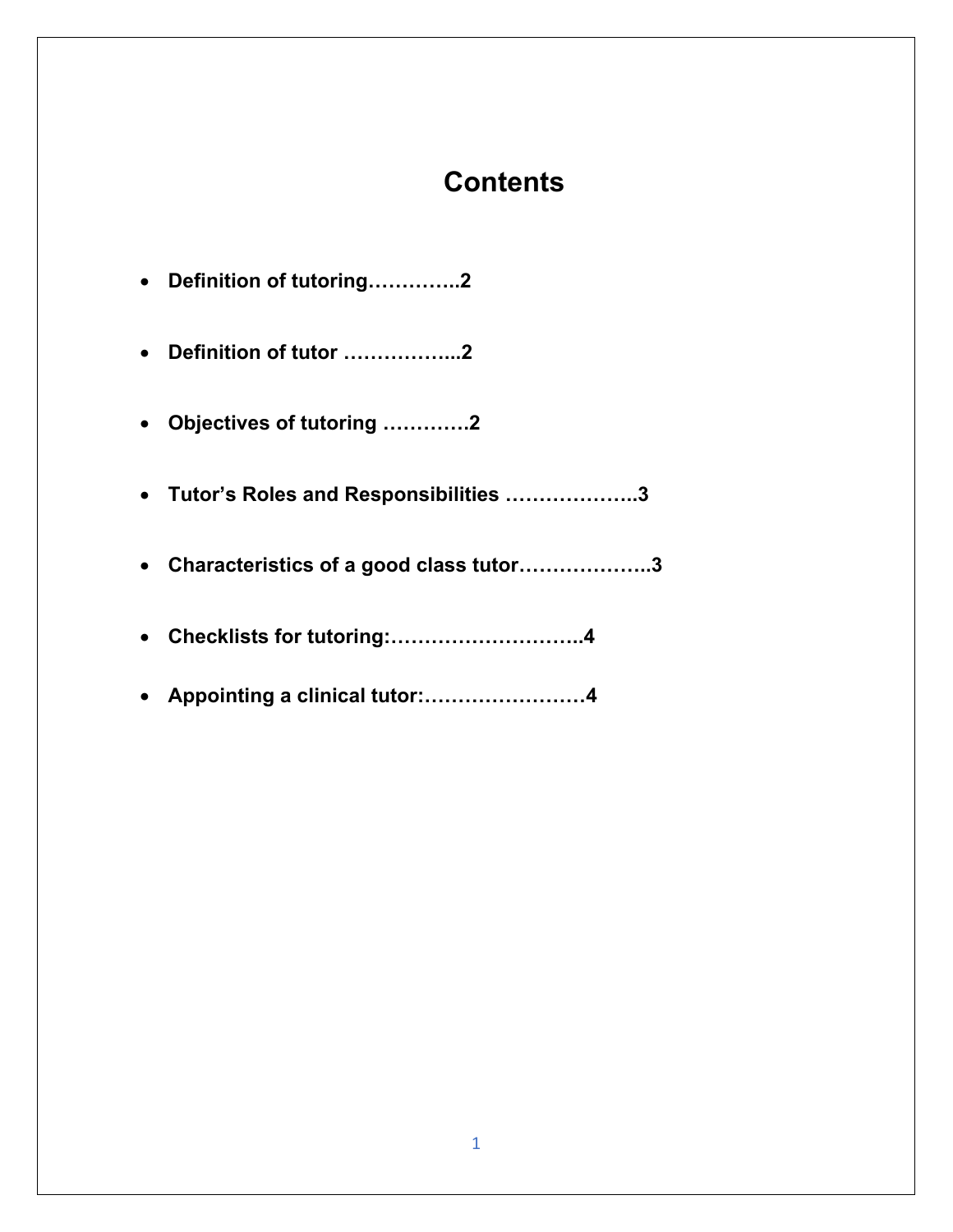**Tutoring** is an academic support, provided by a tutor; who is with deep knowledge or defined expertise in a particular subject or set of subjects.

### **Tutor:**

Is a medically qualified member of staff who is not an expert in the area but who understand the course and the curriculum and has the appropriate group facilitation skills

# **Objectives of tutoring.**

# **At tutor level:**

- Heightens sense of competency/adequacy in conforming to new role.
- Encourages higher levels of thinking.
- Permits more advanced students to study below-level material without embarrassment.
- Increases motivation to learn in order to maintain new role.
- Increases ability to manage own learning and study strategies.
- Increases subject specific knowledge.
- Increases related general knowledge.
- Increases understanding of subject area.
- Improves attitude toward subject area.
- Provides more empathy with students.

# **At college level:**

- Increases opportunity to reinforce instruction.
- Increases positive student interaction.
- Enhances measurable positive changes in attitude towards teaching/learning for the participants.
- Improves educational climate.
- Facilitates ethnic and racial integration.

#### **At student level.**

• Offers more individualized, systematic, structured learning experience.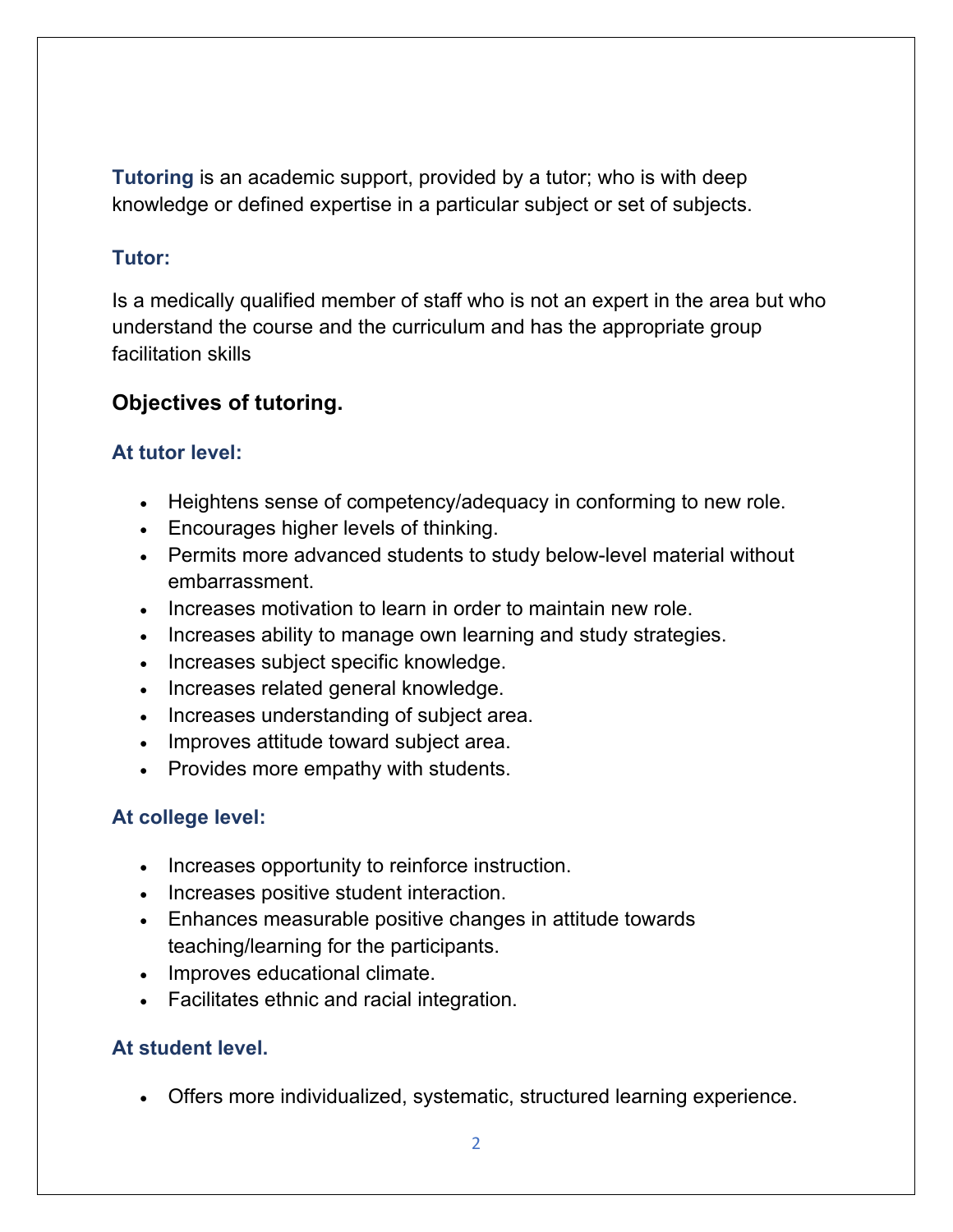- Provides greater congruence between teacher and learner, closer role model.
- Improves academic performance and personal growth.
- Improves attitude toward subject area.
- Generates stronger effects than other individualized teaching strategies.
- Motivates self-paced and self-directed learning.
- Provides intensive practice for students who need it.
- Improves self-esteem.

#### **Tutor's Roles and Responsibilities:**

The role of the tutor is very different from the usual teacher's role. Rather than being a content expert who provides the facts, the tutor is a facilitator, responsible for guiding students to identify the key issues in each case and to find ways to learn those areas in appropriate breadth and depth. The tutor facilitates and guides learning without contributing directly to the solution of the problem or being the primary source of information.

Also, tutors must lead tutorial classes, marking assignments, exams, and other students' activities e.g., skills lab activities

To fulfill the tutor role adequately, the tutor should have some knowledge about the discipline, sufficient understanding of the subject in question, and know in what direction the discussion in the group should be headed

#### **Characteristics of a good class tutor:**

The characteristics of good tutor can be viewed in three domains knowledge, skills and attitude. The knowledge of good tutor should be demonstrated in identifying the goals of the curriculum, the learning objectives of the of the course and the sessions that he/she is tutoring in, the learning resources, principles of students' assessment, and group dynamics.

#### **Tutors should have:**

- 1. Facilitating learning skills
- 2. Problem solving skills
- 3. Critical thinking skills